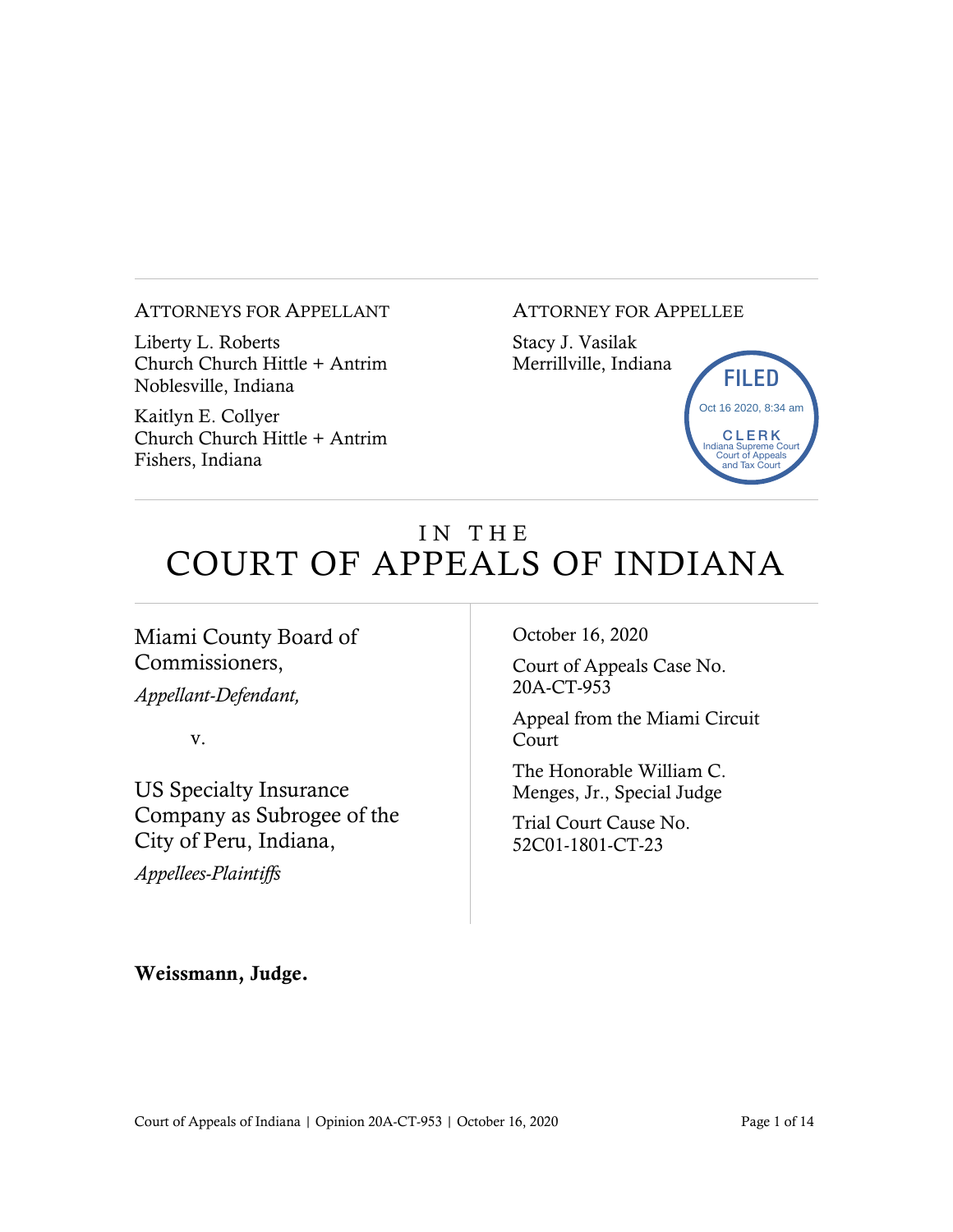- [1] Employees of the Miami County Board of Commissioners (the County) deployed a homemade, 800-pound device to break up a logjam on the Wabash River in Peru (the City). The County employees were aware that there were City water lines under the river in that area but did not request a map or precise information about the location of the water lines. When a County employee set the device on the riverbed, one of the water lines broke and caused damage totaling over \$100,000.
- [2] The City and its insurer, US Specialty Insurance Company (the Insurer), filed a common law negligence claim against the County. Following a bench trial, the trial court entered judgment in favor of the City. The County appeals, arguing that the Indiana Damage to Underground Facilities Act (DUFA)<sup>1</sup> abrogated common law negligence in this area and that the City is not entitled to relief under DUFA. Finding that DUFA did not abrogate common law for situations that do not fall under DUFA's purview and that the trial court did not err by finding that the City proved its negligence claim, we affirm.

### Facts

[3] In January 2016, a logjam on the Wabash River in the City was putting pressure on one of the piers supporting the Wayne Street Bridge. County employees developed a plan to move the logs off the pile and allow the logs to float down the river. They made a device that repurposed a rotor from a

<sup>&</sup>lt;sup>1</sup> Ind. Code ch. 8-1-26.

Court of Appeals of Indiana | Opinion 20A-CT-953 | October 16, 2020 Page 2 of 14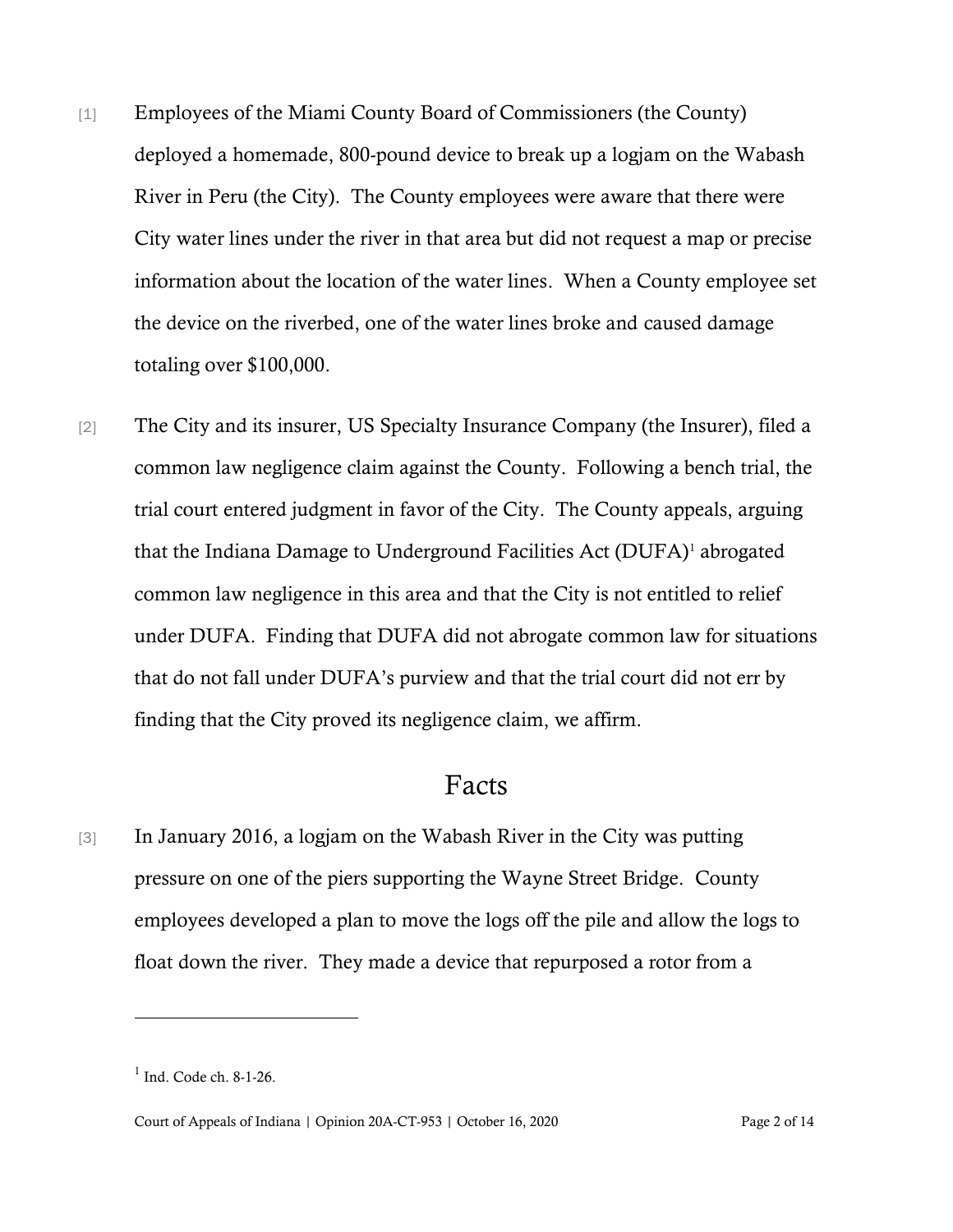combine, welding pieces of metal to the bottom of the rotor to act as fingers to hook onto the logs. The rotor was about 12 feet long and weighed 800 to 1000 pounds. The rotor was hooked to a cable, which was attached to the arm of an excavator. The excavator was parked on the bridge, the arm of the excavator was extended over the side of the bridge, and the rotor was lowered to the logjam, where it was placed on the log pile to move logs off the pile and into the water.

- [4] About two years earlier, County employees had intended to dismantle the logjam by using a backhoe in the river. A City Utilities employee showed a map to County employee Randy Heilman. The map indicated that there were two water lines on the east side of the bridge, and the City employee told Heilman that the backhoe ran the risk of hitting the water lines. Therefore, the County employees stopped their work.
- [5] On January 26, 2016, County Highway Department employees went to the bridge with the excavator they planned to use to remove the logjam to determine if the arm of the equipment would be close enough to overhead powerlines that it would need to be wrapped with safety material. While they were on the bridge, City of Peru Utilities employees approached them and learned about the plan to remove the logjam. The City employees advised the County employees, including Heilman, that there were two water lines near the bridge—one was about thirty-six feet away from the bridge and the other was between the first water line and the bridge. The second water line is buried under the riverbed; the first is above the riverbed and is exposed and visible

Court of Appeals of Indiana | Opinion 20A-CT-953 | October 16, 2020 Page 3 of 14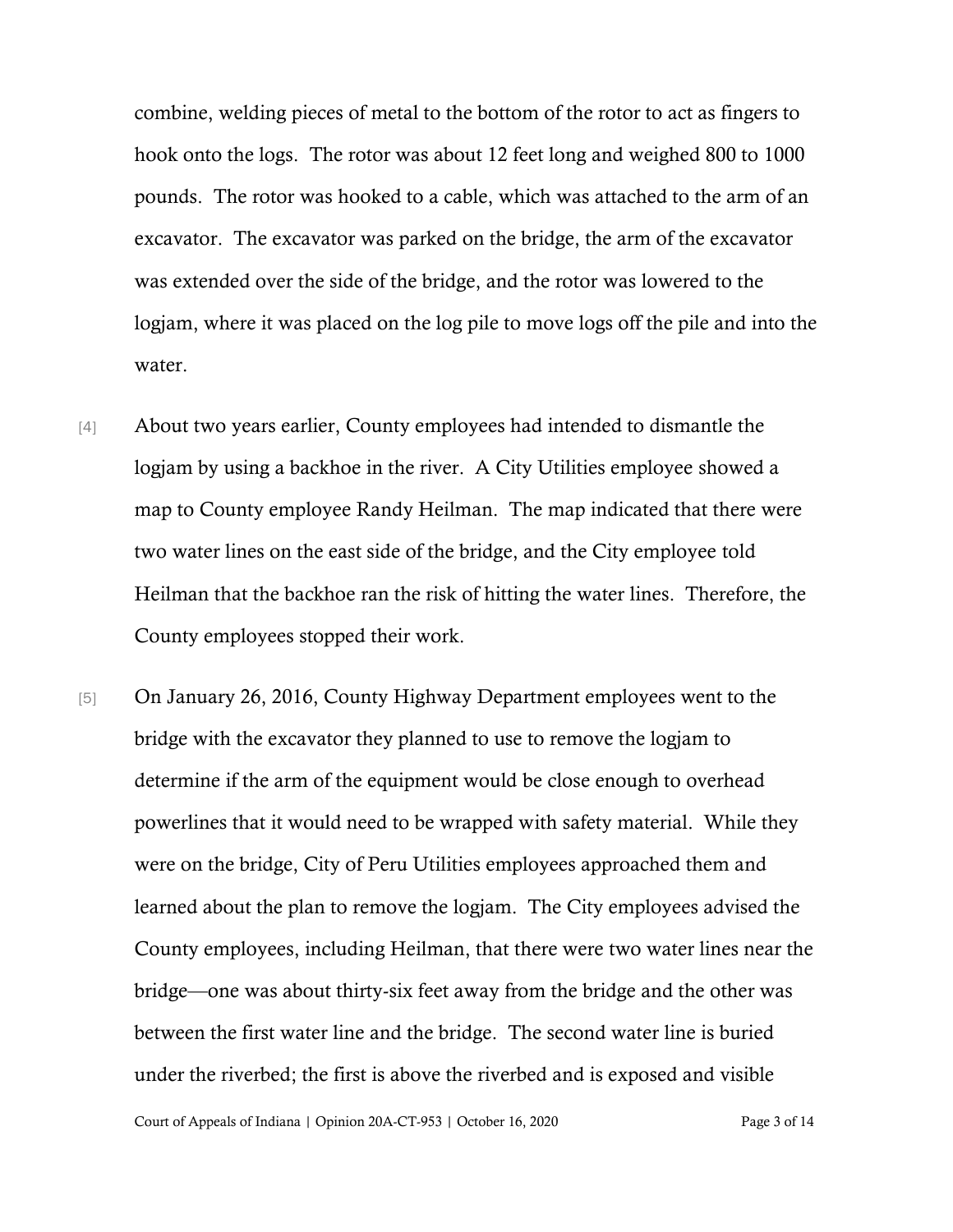when the river level is low enough. The County employees did not ask for a map, ask that the waterlines be marked, request a locate of the precise location of the waterlines, or tell the City when the work would be performed.

- [6] Two days later, on January 28, 2016, the County set up the excavator on the bridge, lowered the rotor to the logjam, and began moving logs off the pile. After moving approximately ten to fifteen logs, the employees took a break. The excavator operator could not see over the side of the bridge and wanted to exit the excavator to look at the pile; therefore, he lowered the rotor and set it on the riverbed. Tension was kept on the cable, so the full weight of the rotor was not placed on the riverbed. Nonetheless, when the rotor was set down, water began bubbling up from the river, indicating that one of the waterlines had broken. The County employees did not contact the City to report the damage.
- [7] City employees immediately noticed a problem when the pressure in the water lines dropped suddenly from sixty-five pounds to forty-five pounds. Initially, they believed that they had lost a pump, but a City employee saw a County vehicle driving away and discerned what had happened.
- [8] The City went to shut down the broken water line, but it was too late. The City had to enact a citywide boil order, requiring City employees from multiple departments to go door to door to inform all residents. The employees worked around the clock for a couple of days while the repairs to the damaged water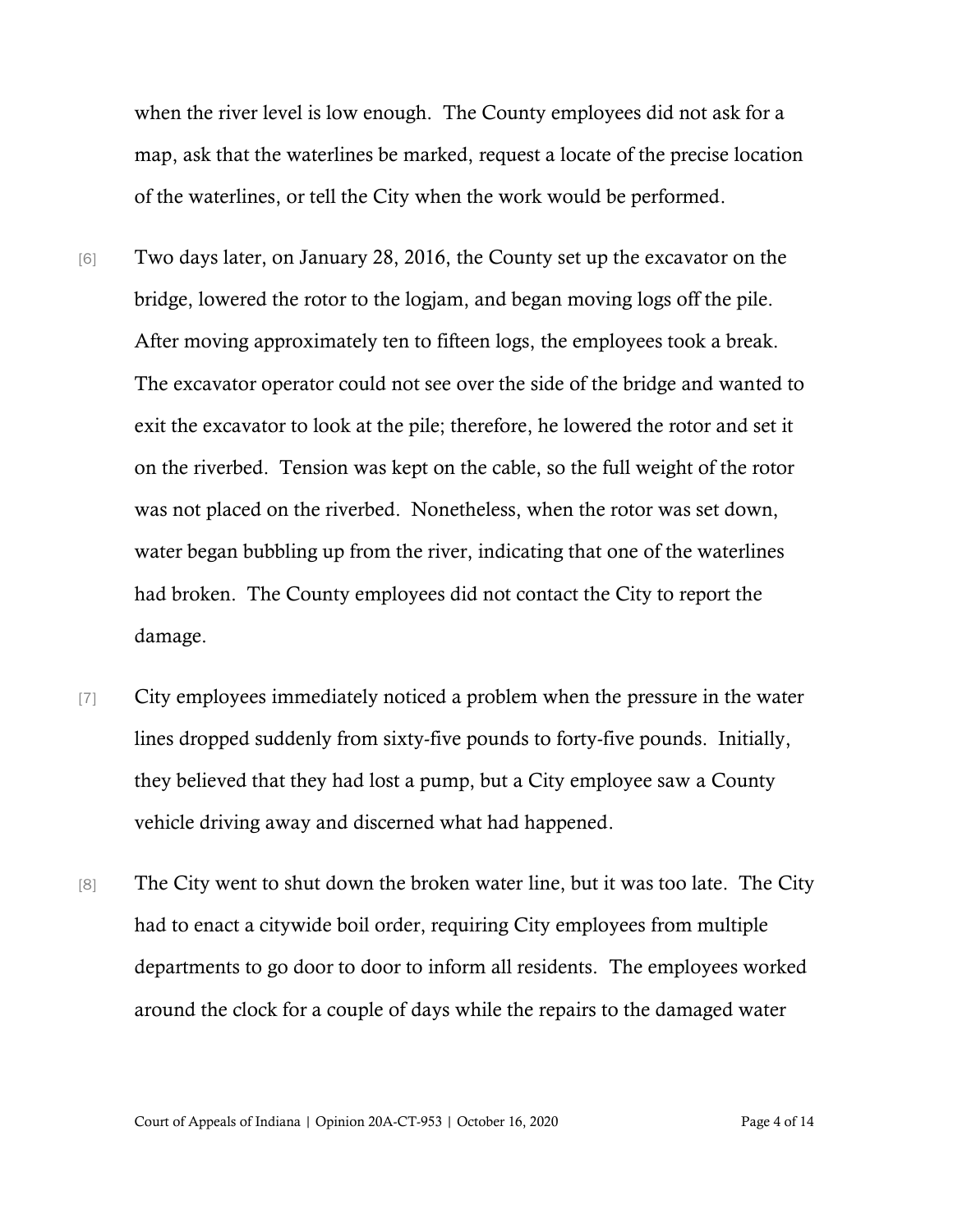line were underway. The City's Insurer paid \$103,370.94 for the repairs and the City paid a \$1,000 deductible.

- [9] On January 23, 2018, the City and the Insurer filed a complaint against the County, alleging that they had sustained damages as a proximate result of the County's negligent and careless misconduct. A bench trial was held on November 26, 2019. On March 27, 2020, the trial court entered judgment in favor of the City and the Insurer, finding, in pertinent part, as follows:
	- 5. Randy Heilman was familiar with the requirements of [DUFA], and had previously made formal location request[s] under the Act for other excavation projects on behalf of the Highway Department.
	- 6. Neither Randy Heilman, or any other person, on behalf of Miami County made a formal locate call pursuant to the terms of DUFA prior to attempting to remove the log jam from the Wayne Street bridge pier.

\*\*\*

*Conclusions of Law*

\*\*\*

- 2. The County had a duty to exercise reasonable care under the circumstances to prevent harm to those water lines.
- 3. The County breached its duty of reasonable care by failing to either request a locate, obtain a map, or otherwise take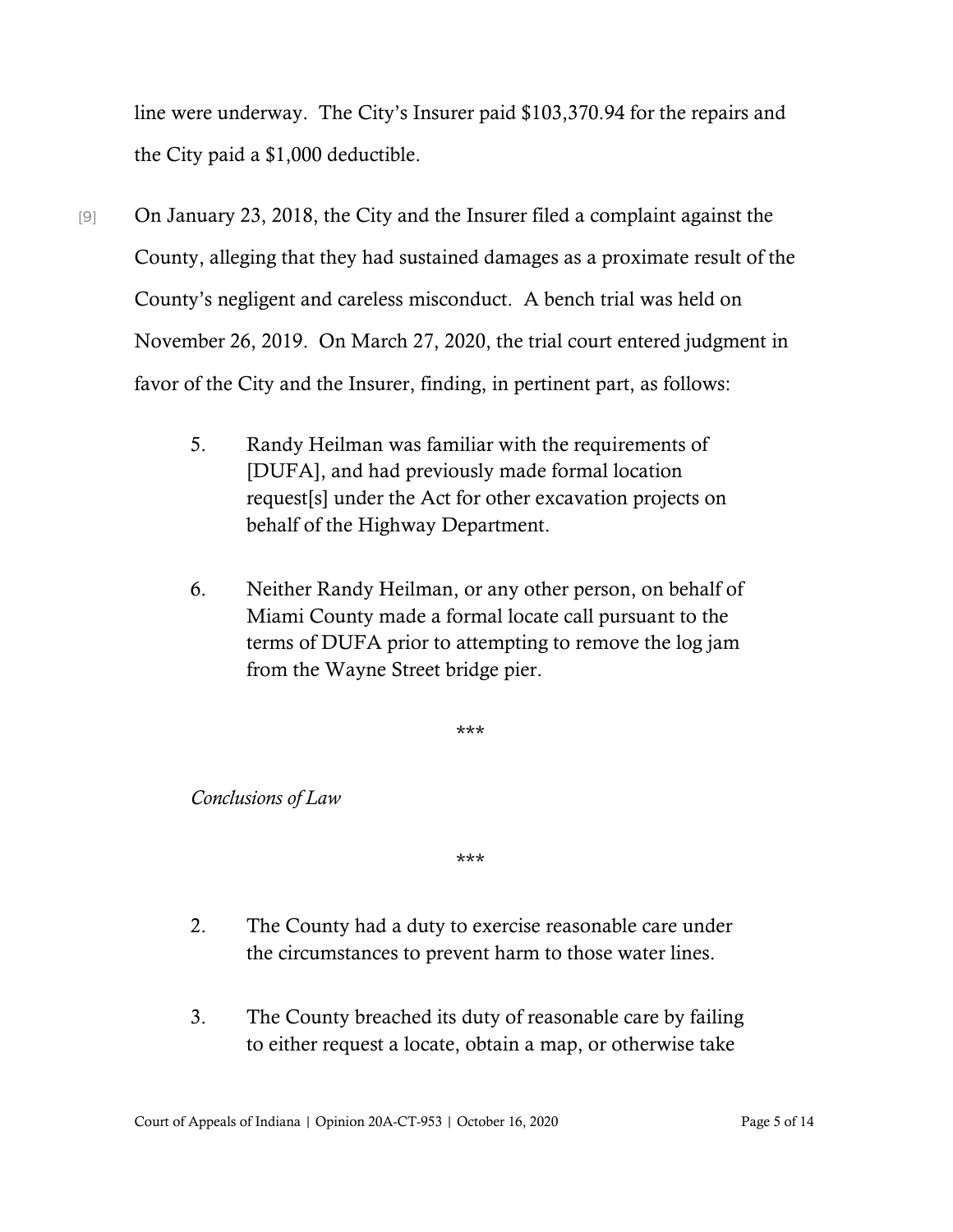reasonable precautions to determine the precise location of the lines to prevent harm to the City's water lines.

\*\*\*

5. DUFA applies to protect underground facilities from damage due to excavation [or] d[e]molition.

\*\*\*

10. If DUFA is applicable the County was required to request a formal locate and otherwise comply with DUFA, which the County failed to do.

\*\*\*

12. Under either the common law, or DUFA, the Plaintiffs are entitled to judgement against the Defendant.

Appealed Order p. 2-3. The trial court ordered the County to pay total damages of \$104,370.94. The County now appeals.

### Discussion and Decision

[10] The County raises the following arguments on appeal: (1) DUFA abrogated common law negligence; (2) under DUFA, the County was not required to request a locate because it was not engaging in excavation or demolition; and (3) if common law negligence applies, the trial court erroneously found that the County acted negligently.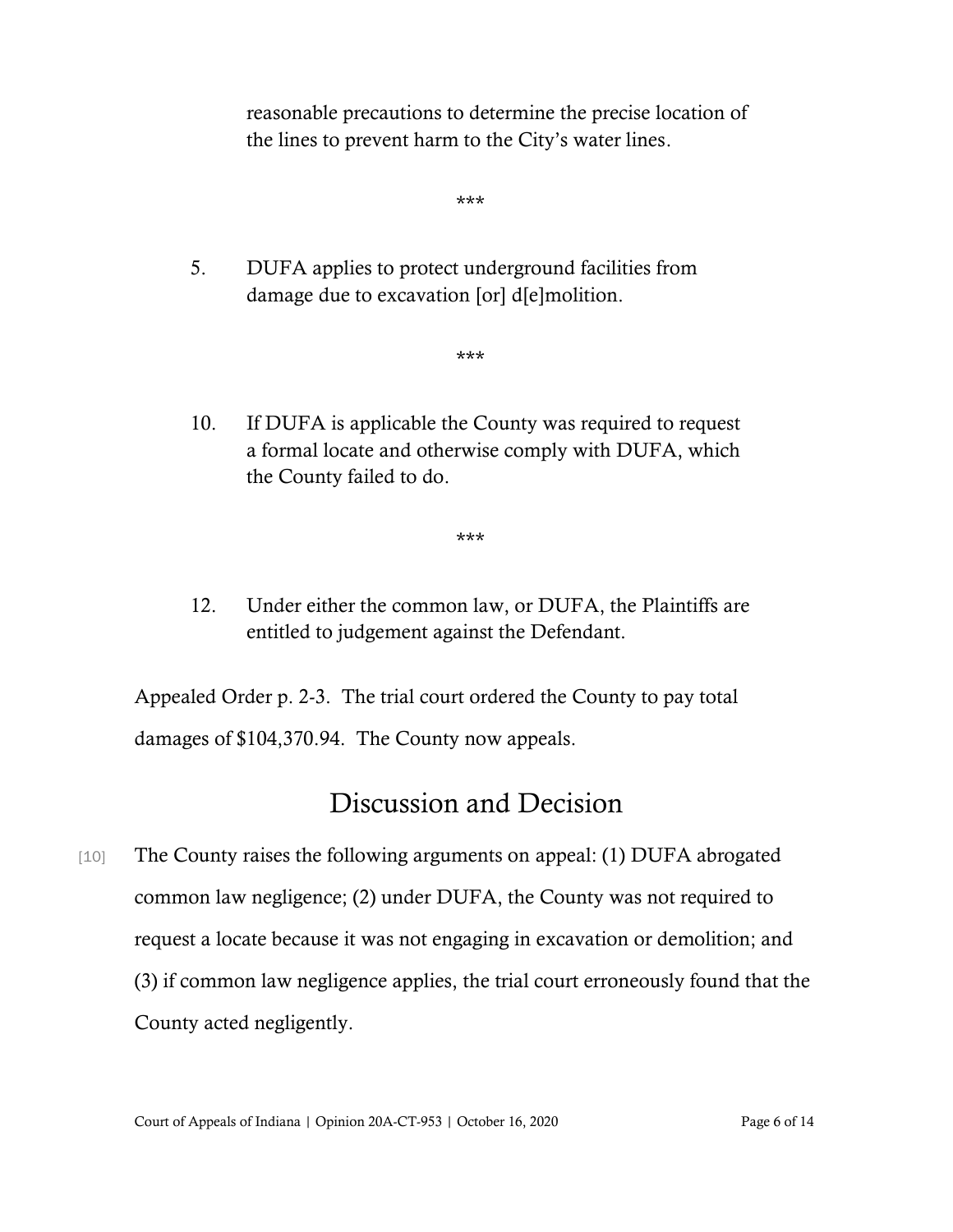### I. DUFA

# A. How Much Common Law Did DUFA Abrogate?

- [11] What we must first determine is to what extent DUFA has abrogated common law negligence. The County argues that DUFA has abrogated *all* common law negligence claims related to work near underground utilities; the City disagrees; the trial court did not squarely answer the question.
- [12] The County directs our attention to *[City of Fort Wayne v. Northern Indiana Public](https://www.westlaw.com/Document/I9ed1182c7ddb11e3a659df62eba144e8/View/FullText.html?transitionType=Default&contextData=(sc.Default)&VR=3.0&RS=da3.0)  [Service Company](https://www.westlaw.com/Document/I9ed1182c7ddb11e3a659df62eba144e8/View/FullText.html?transitionType=Default&contextData=(sc.Default)&VR=3.0&RS=da3.0)* in support of its argument that DUFA has abrogated a broad swath of common law negligence. [2 N.E.3d 60 \(Ind. Ct. App. 2014\).](https://www.westlaw.com/Document/I9ed1182c7ddb11e3a659df62eba144e8/View/FullText.html?transitionType=Default&contextData=(sc.Default)&VR=3.0&RS=da3.0) We find that *Fort Wayne* compels the opposite result. In that case, Northern Indiana Public Service Company (NIPSCO) was performing work that included excavation and construction of an underground monolith. NIPSCO requested a locate of underground facilities operated by the City in the area; the City provided the information, but it was inaccurate; damage and flooding resulted. The City filed a lawsuit against NIPSCO. On appeal, this Court found that DUFA applied and that the City had failed to comply with its requirements. *[Id.](https://www.westlaw.com/Document/I9ed1182c7ddb11e3a659df62eba144e8/View/FullText.html?transitionType=Default&contextData=(sc.Default)&VR=3.0&RS=da3.0&fragmentIdentifier=co_pp_sp_7902_63)* [at 63-64.](https://www.westlaw.com/Document/I9ed1182c7ddb11e3a659df62eba144e8/View/FullText.html?transitionType=Default&contextData=(sc.Default)&VR=3.0&RS=da3.0&fragmentIdentifier=co_pp_sp_7902_63)
- [13] The City argued that notwithstanding DUFA, it still had a common law negligence claim against NIPSCO. This Court disagreed, observing as follows:

DUFA governs the relationship between and responsibilities of operators of underground facilities and those who wish to excavate or build in the vicinity of those facilities. Most significantly for this case, DUFA provides a cause of action for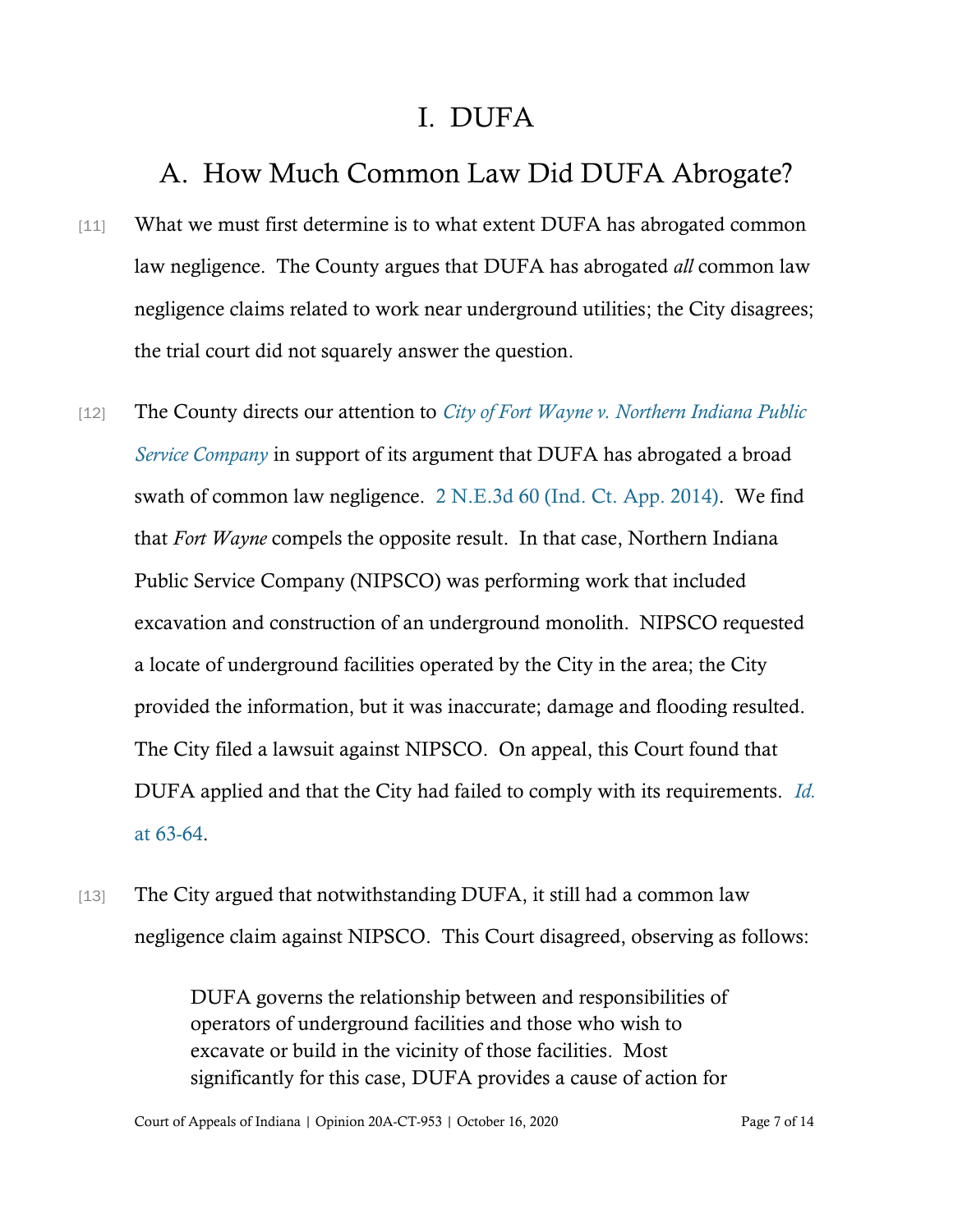operators who suffer a pecuniary loss due to a violation of DUFA, allowing the operator to recover actual damages, costs, attorney's fees, and possible punitive damages. The General Assembly also saw fit to provide a defense to that action in case the operator failed to discharge its duties imposed by DUFA. We doubt very seriously that the General Assembly intended that an operator who lost his cause of action pursuant to DUFA would still be able to recover under another theory.

*Id.* [at 64](https://www.westlaw.com/Document/I9ed1182c7ddb11e3a659df62eba144e8/View/FullText.html?transitionType=Default&contextData=(sc.Default)&VR=3.0&RS=da3.0&fragmentIdentifier=co_pp_sp_7902_64) (internal citation omitted). In other words, where DUFA applies and offers a potential remedy for damages stemming from excavation or demolition in the vicinity of underground facilities, the damaged party's only possible recourse is DUFA.

- [14] When considering whether a statute has abrogated the common law, "[w]e presume that the legislature does not intend by the enactment of a statute to make any changes in the common law beyond what it declares, either in express terms or by unmistakable implication." *[Rocca v. S. Hills Counseling Ctr.,](https://www.westlaw.com/Document/I66b245a6d3de11d99439b076ef9ec4de/View/FullText.html?transitionType=Default&contextData=(sc.Default)&VR=3.0&RS=da3.0&fragmentIdentifier=co_pp_sp_578_920)  Inc.*[, 671 N.E.2d 913, 920 \(Ind. Ct. App. 1996\).](https://www.westlaw.com/Document/I66b245a6d3de11d99439b076ef9ec4de/View/FullText.html?transitionType=Default&contextData=(sc.Default)&VR=3.0&RS=da3.0&fragmentIdentifier=co_pp_sp_578_920) Here, the General Assembly did not, either in express terms or by unmistakable implication, extend the application of DUFA beyond the precise situations described therein.
- Court of Appeals of Indiana | Opinion 20A-CT-953 | October 16, 2020 Page 8 of 14 [15] The County argues that DUFA "governs the rights and responsibilities for work near, and damage to, underground utilities," such that *all* common law related to work near underground utilities has been abrogated by DUFA. Appellant's Br. p. 11. The County paints with too broad a brush. As noted by the *Fort Wayne* Court, DUFA governs the relationship between "operators of underground facilities and those who wish to *excavate or build* in the vicinity of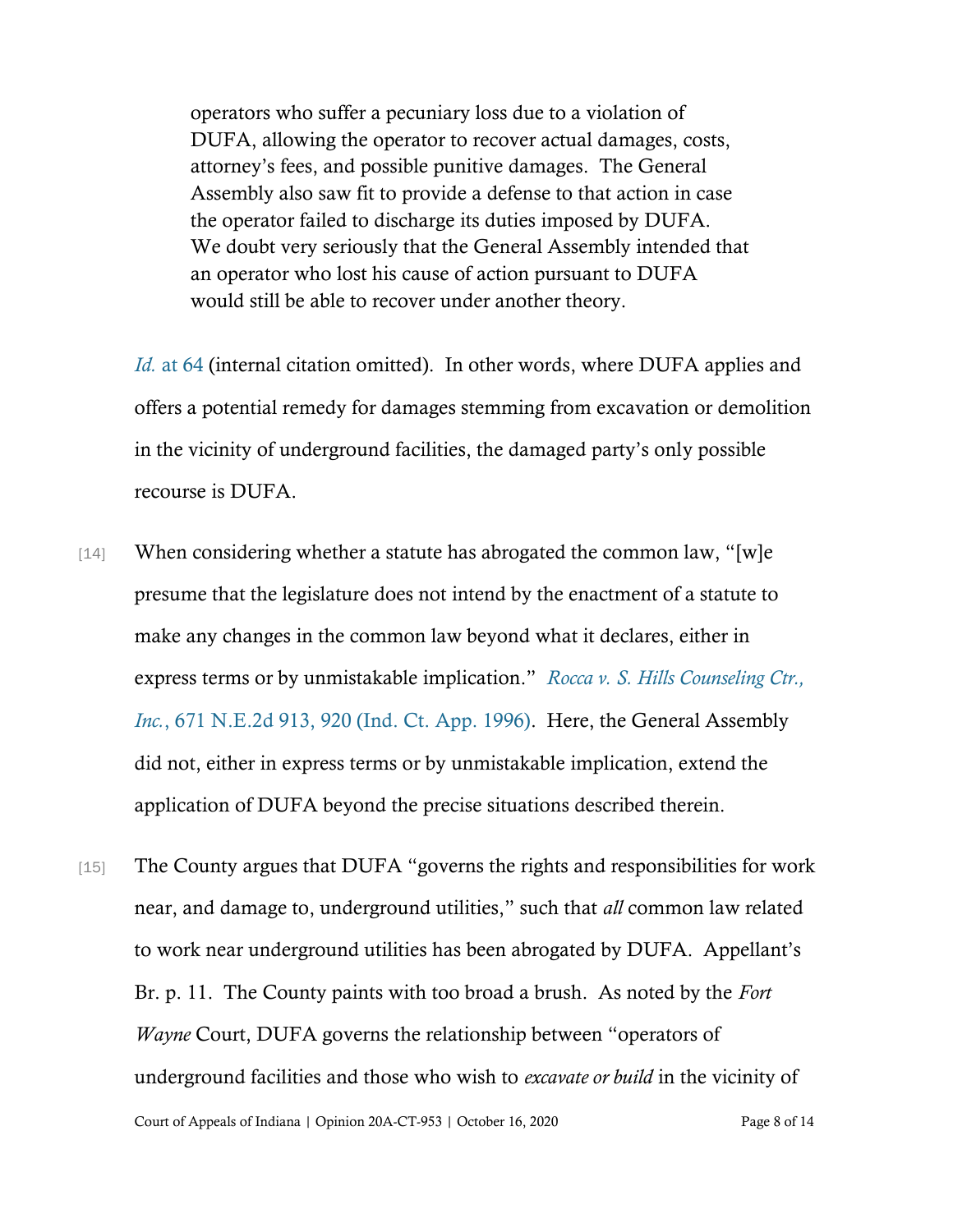those facilities." *Fort Wayne*[, 2 N.E.3d at 64](https://www.westlaw.com/Document/I9ed1182c7ddb11e3a659df62eba144e8/View/FullText.html?transitionType=Default&contextData=(sc.Default)&VR=3.0&RS=da3.0&fragmentIdentifier=co_pp_sp_7902_64) (emphasis added). Therefore, DUFA does *not* apply to situations, such as the one at issue in this appeal, that do *not* involve excavation or demolition (or, per *Fort Wayne*, building) in the vicinity of underground facilities. Concomitantly, DUFA has not abrogated the common law for situations that do not fall under its purview.

[16] What we must determine, therefore, is whether DUFA applies to this case. If it does, no common law negligence claim is available to the City. If it does not, we must consider whether the City made its case for common law negligence.

# B. Does DUFA Apply?

- [17] The relevant provision of DUFA provides that "a person may not excavate real property or demolish a structure that is served or was previously served by an underground facility without first ascertaining . . . the location of all underground facilities in the area affected by the proposed excavation or demolition." [Ind. Code § 8-1-26-14.](https://www.westlaw.com/Document/N3BC82EE080C111DB8132CD13D2280436/View/FullText.html?transitionType=Default&contextData=(sc.Default)&VR=3.0&RS=da3.0) It is undisputed that the County did not ascertain the location of the water lines before beginning the log removal operation.
- [18] As noted above, DUFA's locate requirement applies to (1) the excavation of real property and (2) the demolition of a structure served by an underground facility.
- Court of Appeals of Indiana | Opinion 20A-CT-953 | October 16, 2020 Page 9 of 14 [19] Turning first to excavation, we note that "excavate" is defined as "an operation for the movement, placement, or removal of earth, rock, or other materials *in or on the ground* by use of tools or mechanized equipment or by discharge of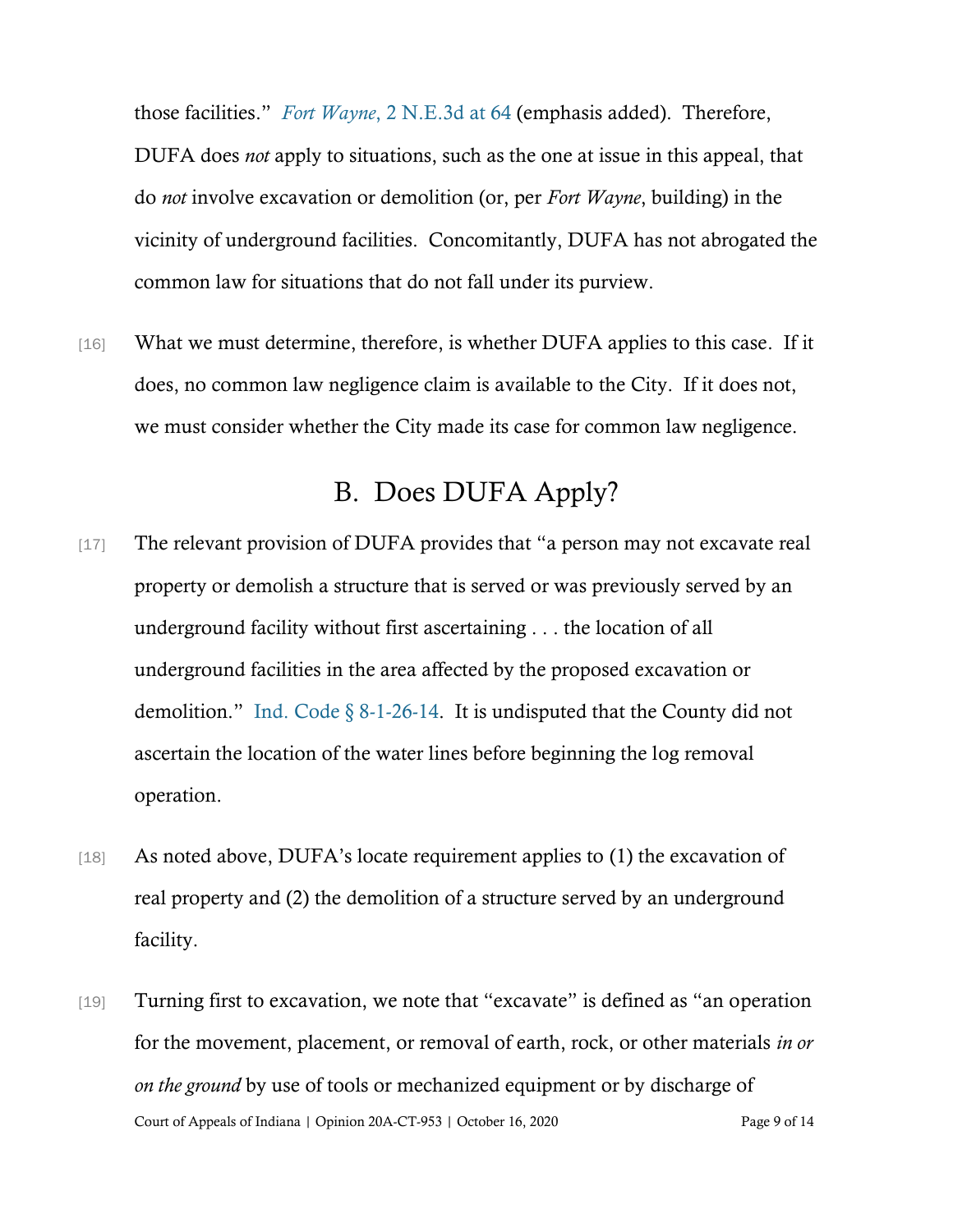explosives . . . ." I.C.  $\S$  8-1-26-6 (emphasis added). Here, clearly, the operation at issue was for the movement or removal of logs ("other materials") by use of mechanized equipment. But the logs were not "in or on the ground," as required by the statute. Instead, they were piled up to six feet above and on the surface of the Wabash River. As such, the work at issue here did not fall within the relevant definition of "excavate."

- [20] Next, with respect to demolition, the term "demolish" is defined as "an operation in which a structure or mass of material is wrecked, raised, rendered, moved, or removed by means of tools, equipment, or discharge of explosives." [I.C. § 8-1-26-5.](https://www.westlaw.com/Document/N368F354080C111DB8132CD13D2280436/View/FullText.html?transitionType=Default&contextData=(sc.Default)&VR=3.0&RS=da3.0) That definition is slightly narrowed by the locate requirement provision, which states that it applies to a person who seeks to "demolish *a structure*" that is or was served by an underground facility. [I.C. § 8-1-26-14](https://www.westlaw.com/Document/N3BC82EE080C111DB8132CD13D2280436/View/FullText.html?transitionType=Default&contextData=(sc.Default)&VR=3.0&RS=da3.0) (emphasis added). Here, while the work at issue would arguably have fallen within the more expansive definition of "demolish," we can only find that the demolition at issue did not occur to "a structure." *See Black's Law Dictionary* (11th ed. 2019) (defining "structure" as "[a]ny construction, production, or piece of work artificially built up or composed of parts purposefully joined together"). Instead, the work was performed on a large, naturally occurring pile of logs floating in a river. As the work at issue was neither a project to excavate nor to demolish a structure, DUFA and its requirements do not apply.
- [21] Because DUFA does not apply, the City was not foreclosed from bringing a general negligence claim. Therefore, we turn next to the substance of that claim.

Court of Appeals of Indiana | Opinion 20A-CT-953 | October 16, 2020 Page 10 of 14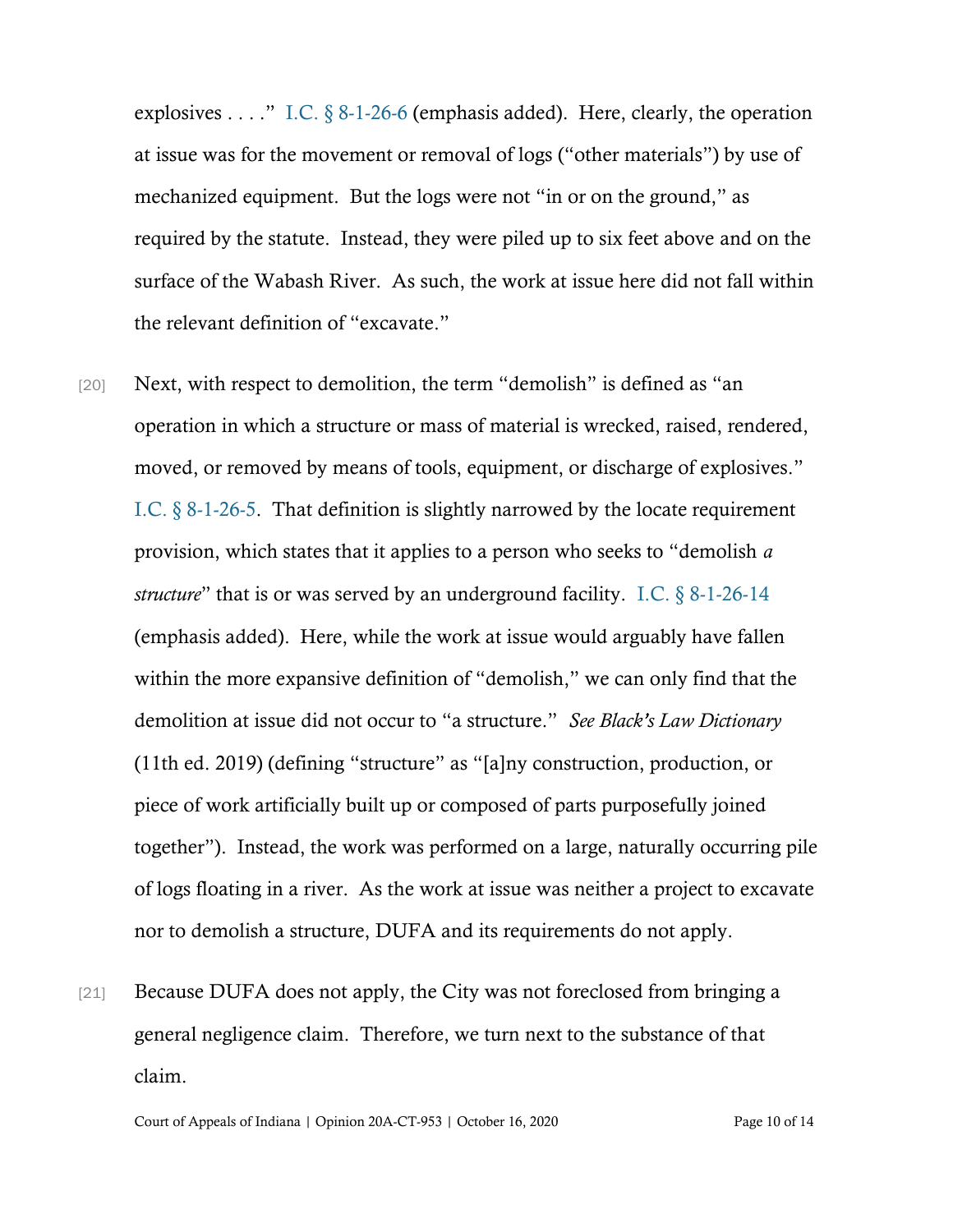## II. Negligence

[22] The County argues that even if a negligence claim is permitted in this case, the trial court erred by finding that the County acted negligently. The trial court entered findings following a bench trial, and our standard of review in that situation is well settled:

> "First, we determine whether the evidence supports the findings and second, whether the findings support the judgment. In deference to the trial court's proximity to the issues, we disturb the judgment only where there is no evidence supporting the findings or the findings fail to support the judgment. We do not reweigh the evidence, but consider only the evidence favorable to the trial court's judgment. Challengers must establish that the trial court's findings are clearly erroneous. Findings are clearly erroneous when a review of the record leaves us firmly convinced a mistake has been made. However, while we defer substantially to findings of fact, we do not do so to conclusions of law. Additionally, a judgment is clearly erroneous under [Indiana Trial](https://www.westlaw.com/Document/N61A7F8C0817011DB8132CD13D2280436/View/FullText.html?transitionType=Default&contextData=(sc.Default)&VR=3.0&RS=da3.0)  [Rule 52](https://www.westlaw.com/Document/N61A7F8C0817011DB8132CD13D2280436/View/FullText.html?transitionType=Default&contextData=(sc.Default)&VR=3.0&RS=da3.0) if it relies on an incorrect legal standard. We evaluate questions of law de novo and owe no deference to a trial court's determination of such questions."

*Blacklidge v. Blacklidge*, [96 N.E.3d 108, 113 \(Ind. Ct. App. 2018\)](https://www.westlaw.com/Document/Ie9ce9ccad93b11d9a489ee624f1f6e1a/View/FullText.html?transitionType=Default&contextData=(sc.Default)&VR=3.0&RS=da3.0) (quoting *[Estate](https://www.westlaw.com/Document/Id1854c9f22c211e28757b822cf994add/View/FullText.html?transitionType=Default&contextData=(sc.Default)&VR=3.0&RS=da3.0&fragmentIdentifier=co_pp_sp_578_651)  of Kappel v. Kappel*[, 979 N.E.2d 642, 651-52 \(Ind. Ct. App. 2012\)\)](https://www.westlaw.com/Document/Id1854c9f22c211e28757b822cf994add/View/FullText.html?transitionType=Default&contextData=(sc.Default)&VR=3.0&RS=da3.0&fragmentIdentifier=co_pp_sp_578_651). We "may affirm a judgment on any legal theory, whether or not relied upon by the trial court, so long as the trial court's findings are not clearly erroneous and support the theory adopted." *Kappel*[, 979 N.E.2d at 652.](https://www.westlaw.com/Document/Id1854c9f22c211e28757b822cf994add/View/FullText.html?transitionType=Default&contextData=(sc.Default)&VR=3.0&RS=da3.0&fragmentIdentifier=co_pp_sp_578_652)

[23] To recover under a theory of common law negligence, the plaintiff must prove that there was a duty that was owed by the defendant to the plaintiff; that the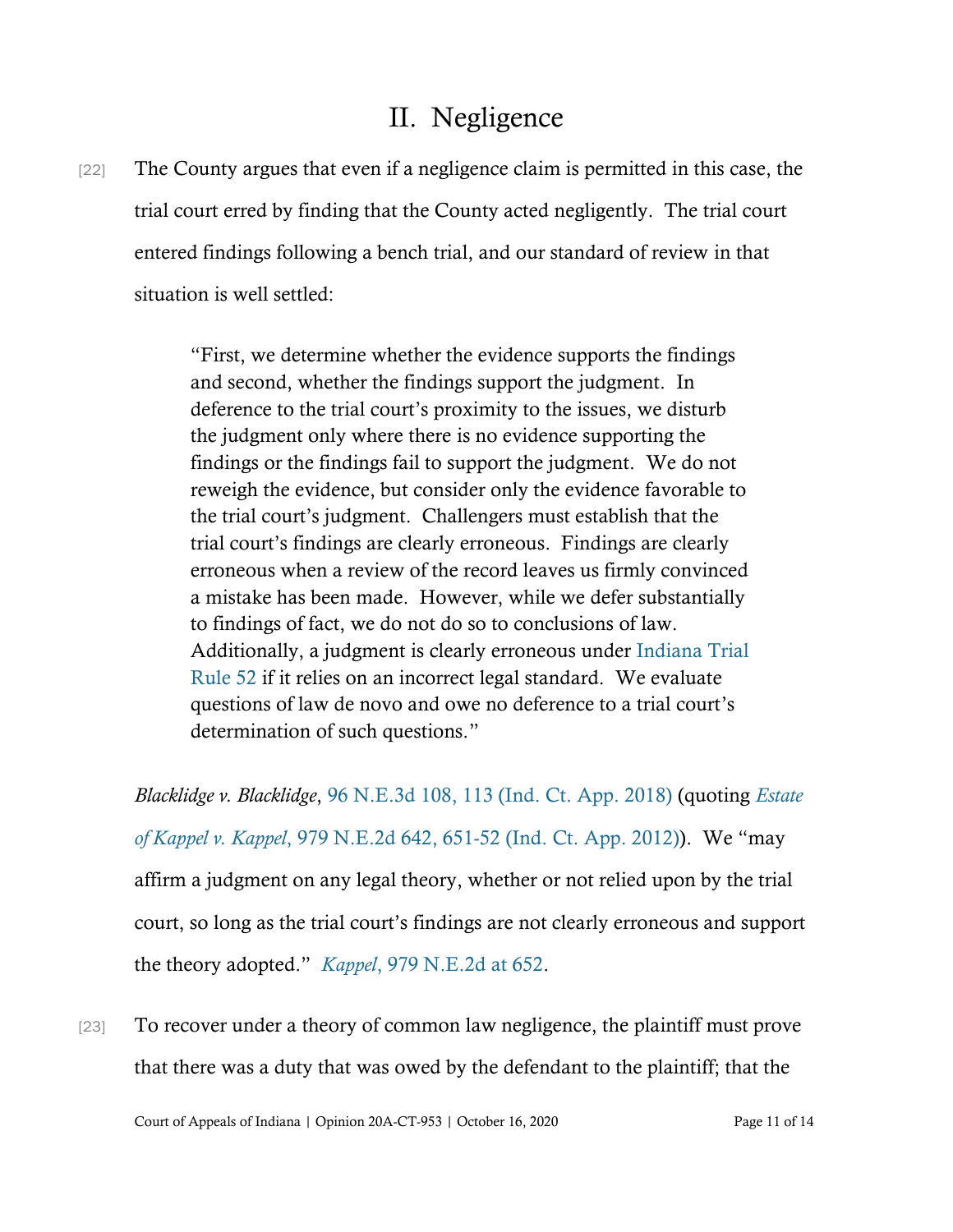defendant breached the duty; and that the breach of the duty proximately caused the plaintiff's damages. *E.g.*, *[Caesars Riverboat Casino, LLC v. Kephart](https://www.westlaw.com/Document/Ifc625320cdd311df8228ac372eb82649/View/FullText.html?transitionType=Default&contextData=(sc.Default)&VR=3.0&RS=da3.0&fragmentIdentifier=co_pp_sp_578_1123)*, [934 N.E.2d 1120, 1123 \(Ind. 2010\).](https://www.westlaw.com/Document/Ifc625320cdd311df8228ac372eb82649/View/FullText.html?transitionType=Default&contextData=(sc.Default)&VR=3.0&RS=da3.0&fragmentIdentifier=co_pp_sp_578_1123)

- [24] First, as to whether a duty existed, we must examine the relationship between the parties, the reasonable foreseeability of harm to the injured party, and public policy concerns. *[Id.](https://www.westlaw.com/Document/Ifc625320cdd311df8228ac372eb82649/View/FullText.html?transitionType=Default&contextData=(sc.Default)&VR=3.0&RS=da3.0)*; *see also [Cooper's Hawk Indianapolis, LLC v. Ray](https://www.westlaw.com/Document/I615500b0ba4211ea8406df7959f232f7/View/FullText.html?transitionType=Default&contextData=(sc.Default)&VR=3.0&RS=da3.0&fragmentIdentifier=co_pp_sp_7902_701)*, 150 N.E.3d [698, 701 \(Ind. Ct. App. 2020\)](https://www.westlaw.com/Document/I615500b0ba4211ea8406df7959f232f7/View/FullText.html?transitionType=Default&contextData=(sc.Default)&VR=3.0&RS=da3.0&fragmentIdentifier=co_pp_sp_7902_701) (holding that whether a duty exists is a question of law). The relationship between the parties was that of overlapping municipalities. The County was aware, and had been for at least two years, that there were two City water lines under the river near the bridge—and the logjam. In 2014, City employees asked County employees to stop operating a backhoe in the river for fear of damage to the water lines. Therefore, not only was it reasonably foreseeable that major projects in this area could cause damage to the water lines, the County was *actually aware* of the potential harm. As for public policy concerns, it is good public policy to ensure that an entity doing work near a public utility acts with reasonable care. Having considered these three factors, we find as a matter of law that the County owed a duty to the City to act with reasonable care in its removal of the logjam.
- Court of Appeals of Indiana | Opinion 20A-CT-953 | October 16, 2020 Page 12 of 14 [25] Next, as to whether the County breached that duty, we note that whether there has been a breach is generally a question of fact to be determined by a factfinder. *Bell v. Grandville Cooperative, Inc.*[, 950 N.E.2d 747, 753 \(Ind. Ct. App.](https://www.westlaw.com/Document/I9ff8442193bb11e0b63e897ab6fa6920/View/FullText.html?transitionType=Default&contextData=(sc.Default)&VR=3.0&RS=da3.0&fragmentIdentifier=co_pp_sp_578_753)  [2011\).](https://www.westlaw.com/Document/I9ff8442193bb11e0b63e897ab6fa6920/View/FullText.html?transitionType=Default&contextData=(sc.Default)&VR=3.0&RS=da3.0&fragmentIdentifier=co_pp_sp_578_753) As noted above, in considering the trial court's conclusion that the County breached its duty, we will neither reweigh the evidence nor assess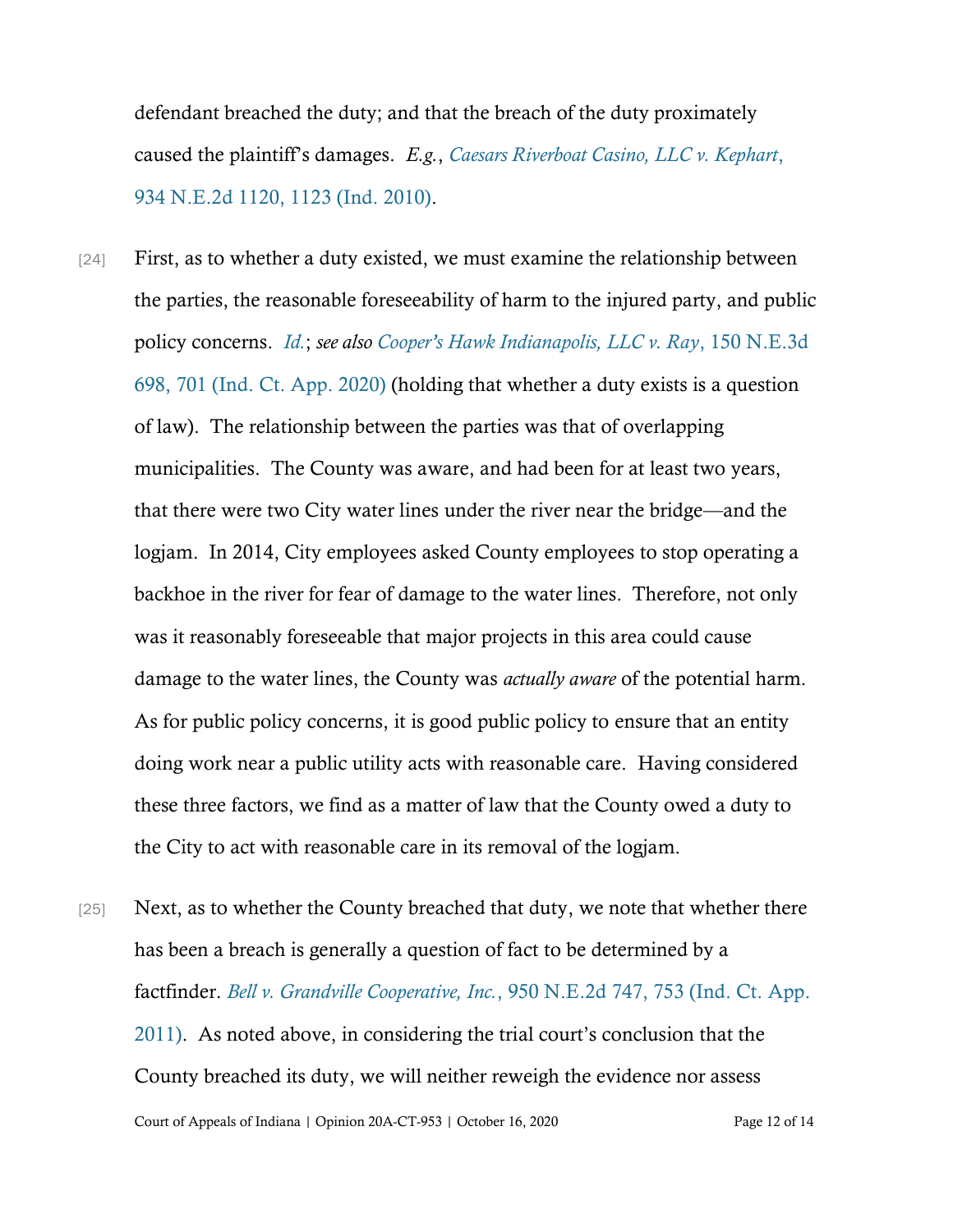witness credibility and must consider only the evidence favorable to the judgment. *Blacklidge*, [96 N.E.3d at 113.](https://www.westlaw.com/Document/Ie9ce9ccad93b11d9a489ee624f1f6e1a/View/FullText.html?transitionType=Default&contextData=(sc.Default)&VR=3.0&RS=da3.0)

[26] Here, the County was aware of the water lines and their close proximity to the logjam jobsite. County employees were told both two years before the water line was damaged and two days before the damage occurred that the water lines were in that vicinity. In 2014, County employees saw a map including the water lines. In 2016, County employees did not see or request a map. They did not ask that the water lines be marked or request a locate of the water lines. 2 They did not even notify the City beforehand of the planned date of the project. Then, in the middle of the project, knowing that there were water lines in the vicinity, a County employee intentionally set down a homemade device weighing 800 to 1000 pounds on the riverbed. Even with tension maintained on the cable such that the full weight of the device was not placed on the riverbed, the water line broke immediately and water began bubbling up into the river. And although it was immediately apparent that something was wrong, the County employees merely drove away from the project site without informing anyone from the City that things had gone amiss. We have little difficulty finding that based on this evidence, the trial court did not err by concluding that the County breached its duty of reasonable care to the City.

 $2^2$  The County focuses only on the City's argument that the County should have requested a locate of the water lines, arguing that there is no common law duty to do so. Even if we accept for argument's sake that the County is correct, there is a wealth of other evidence in the record supporting a conclusion that the County's actions (or lack thereof) amounted to a breach of its duty of reasonable care.